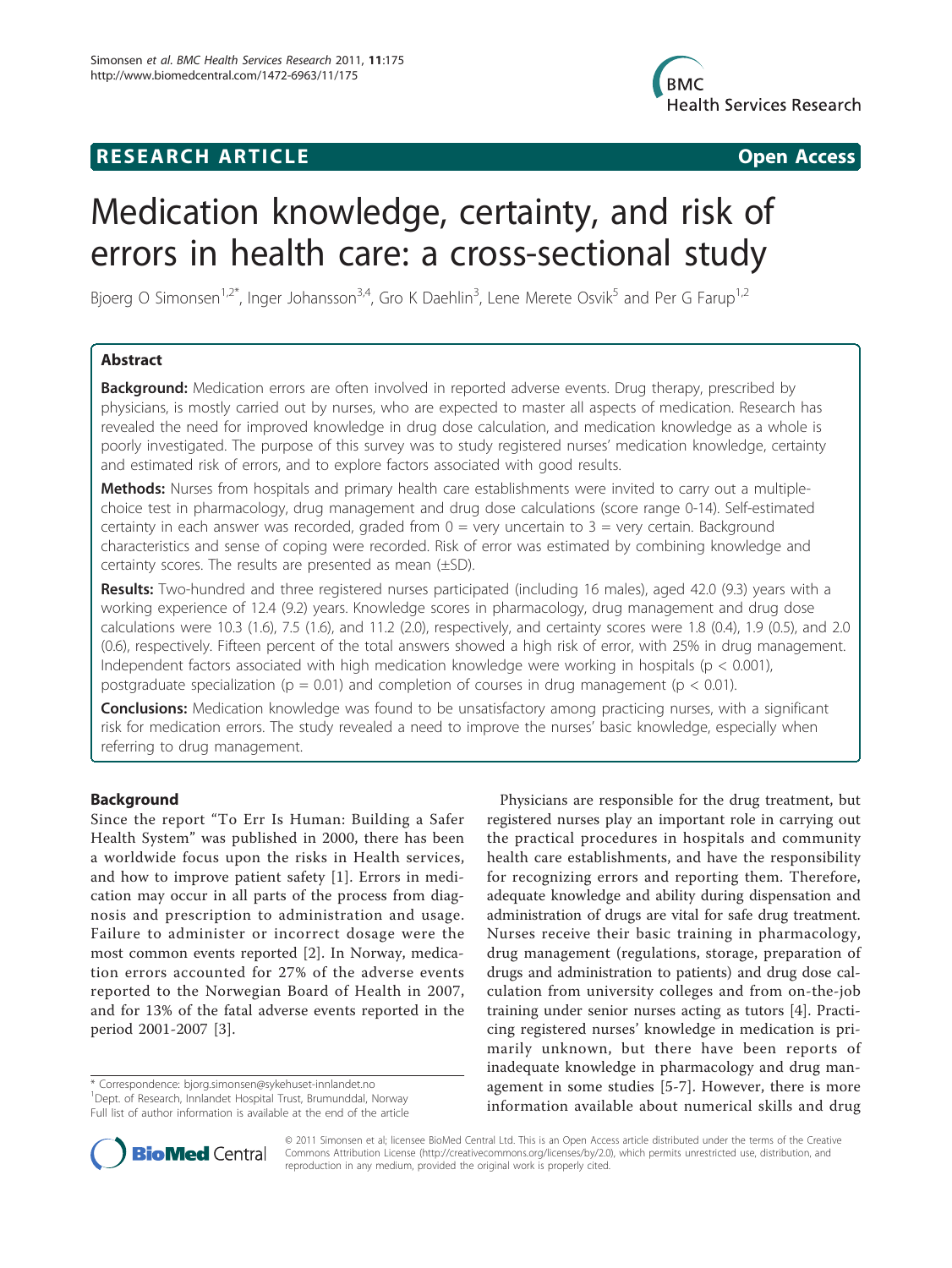dose calculation. Nursing students and trained nurses, as well as medical students and physicians confirm that this is a complex issue [\[8](#page-8-0)-[12](#page-8-0)]. At Norwegian university colleges, the majority of students struggle to pass a faultless drug dose calculation test which is mandatory according to the National framework for bachelor education in nursing [\[4\]](#page-8-0). There is, according to a recent review, insufficient evidence to suggest that deficient drug dose calculation skills are the cause of medication errors [\[13](#page-8-0)]. The causal relationships between knowledge, skills and risk of errors are complex and involve factors such as perceived certainty, sense of coping and selfesteem, areas that are poorly investigated [\[14\]](#page-8-0). All health institutions are responsible for providing personnel with a sufficient expertise in drug management, and for making sure that national legislations are followed [[15](#page-8-0)].

The purpose of this study was to evaluate medication knowledge and self-reported certainty among nurses; to estimate the risk of medication errors, and explore factors associated with medication knowledge, certainty and risk of errors.

## **Methods**

#### **Participants**

Registered nurses from two Norwegian hospitals with 2300 nurses, and three municipalities with 500 nurses were invited to participate in the survey. The invitation was announced in the institutions through the management line, and participants enrolled with their manager or directly with the researcher. Recruitment would be closed on reaching 200 participants.

Inclusion criteria were registered nurses with at least 1 year of work experience in a 50% part-time job or more. Nurses that were excluded were those working in outpatient clinics, those who did not administer drugs, and any who were not sufficiently fluent in Norwegian. The study was performed from September 2007 to April 2008.

### Study design

The design was a cross-sectional study performed in classrooms under controlled conditions. The participants completed a form with relevant background characteristics and performed a multiple-choice (MCQ) test in pharmacology, drug management, and drug dose calculation. The maximum time for the test was 2.5 h.

### Variables

### Participant characteristics

The following background characteristics were recorded: age, gender, place where they grew up, place of education while studying nursing, length of work experience as a nurse in at least a 50% part-time job, employment fraction for the past 12 months, present place of work in a specific hospital department (surgery, internal medicine or psychiatry), or primary health care (nursing home or ambulatory care). In addition, further educational background was recorded: number of years of studying mathematics beyond the first mandatory year at upper secondary school; other education prior to nursing; postgraduate specialization; and further education or refresher courses in pharmacology, drug management, or drug dose calculation during the past 3 years. In addition, statements regarding sense of coping and self-esteem/wellbeing were recorded.

#### Medication knowledge and certainty

Medication knowledge was in this context used as a common term, including the disciplines of pharmacology (pharmacokinetics and dynamics), drug management (regulations, storage, preparation of drugs and administration to patients) and drug dose calculation, and each discipline consisted of different topics. The medication knowledge test was composed as a multiplechoice test, with 14 questions with 3-4 alternative answers within each discipline. The disciplines and topics were as follows (number of questions for each topic shown in brackets):

Pharmacology: general pharmacology (3), effects (3), side effects (3), administration formulas (2), interactions (1), and generic drugs (2).

Drug management: regulations (2), storage (4), dispensation (4), and administration (4).

Drug dose calculation: conversion of units (7), formulas for calculation of dose, quantity or strength (4), infusions (2), and dilutions (1).

The translated questions are given in Additional file [1](#page-8-0).

To cover all the topics within each discipline, questions were put together from actual tests for bachelor nursing students at university colleges (drug dose calculation), from tests of continuing educational programs used in Norwegian hospitals, and a few questions were added based on experience from problems arising among nurses.

To assess the knowledge, the requirements to pass exams at the university colleges in Norway were used as a guideline. The limit to pass MCQ-tests is normally 60% correct answers, but for drug dose calculations, the requirement is a faultless test. For this study, nine out of 14 correct answers (64%) was chosen as the lowest acceptable score in pharmacology and drug management, and for drug dose calculations only a faultless test was accepted.

For each question, the participants indicated self-estimated certainty, graded from  $0-3$ :  $0 = \text{very uncertain}$ (would search for help, consult colleagues/reference books),  $1$  = relatively uncertain (would probably search for help), 2 = relatively certain (would probably not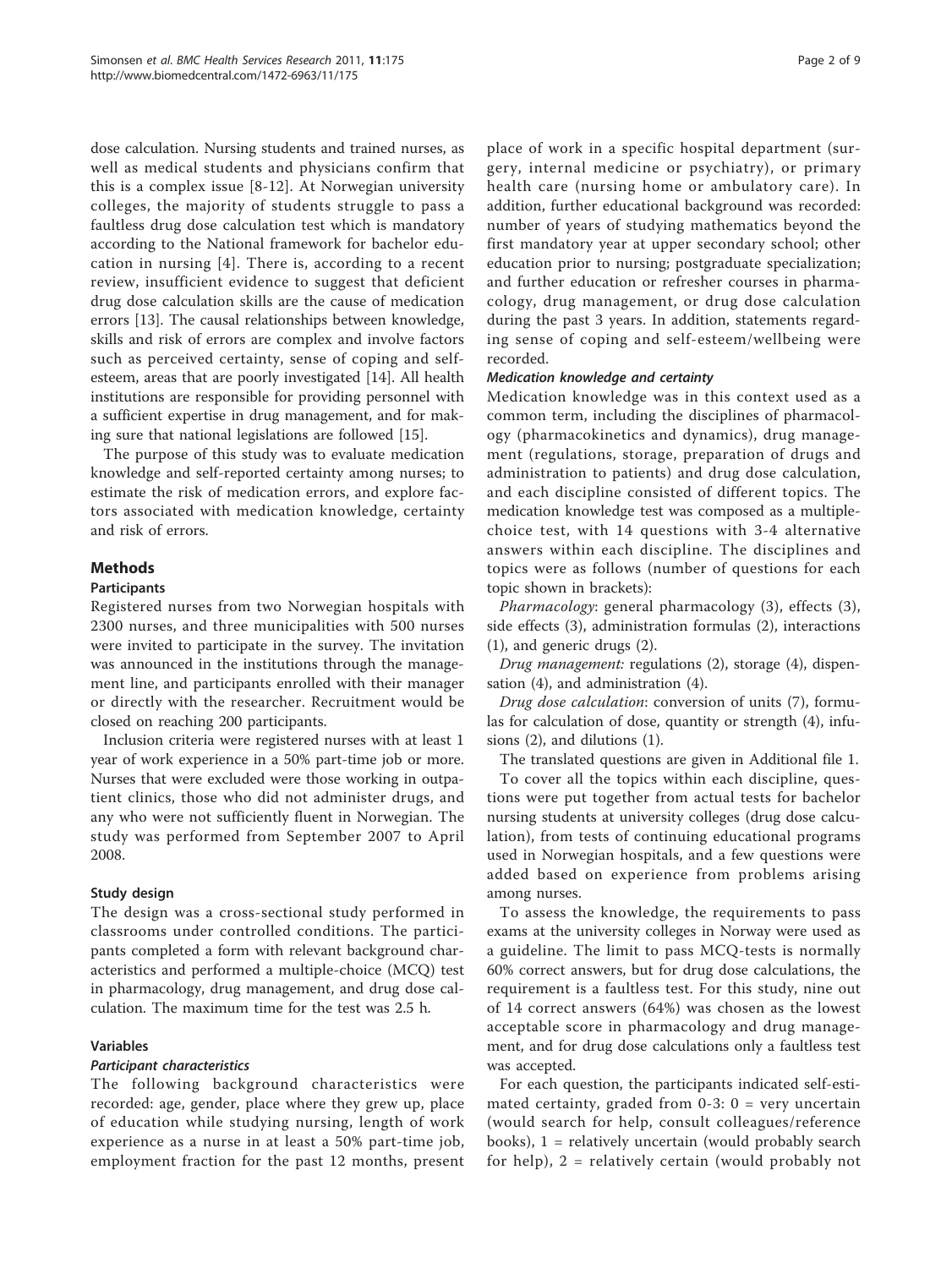search for help), and  $3 =$  very certain (would not search for help).

## Risk of error

Risk of error was estimated by combining knowledge and certainty for each question, rated on a scale from 1 to 3 devised for this study. Correct answers combined with high certainty (relatively/very certain) was regarded as a low risk of error (score  $= 1$ ), low certainty (relatively/very uncertain) independent of correct answer was regarded as a moderate risk of error (score = 2), and incorrect answer combined with high certainty (relatively/very certain) was regarded as a high risk of error  $\text{(score = 3)}.$ 

#### Sense of coping and self-esteem/wellbeing

Nine statements from General Health Questionnaire (GHQ 30), a Quality of life tool focusing on psychological and psychosocial symptoms, were used for the purpose of this study [[16\]](#page-8-0). Five of the statements were related to coping (finding life a struggle; being able to enjoy normal activities; feeling reasonably happy; getting scared or panicky for no good reason; and being capable of making decisions), and four statements were related to self-esteem/wellbeing (overall doing things well; satisfied with the way they have carried out their task; managing to keep busy and occupied; and managing as well as most people in the same situation). The ratings of these statements were  $0-3$ :  $0 = more/b$ etter than usual,  $1 =$  as usual,  $2 =$  less/worse than usual, and  $3 =$  much less/worse than usual; "as usual" was defined as the normal state.

### **Ethics**

The Norwegian Data Inspectorate, represented by Privacy Ombudsman for Research at Oslo University Hospital, Ullevål, approved the collection of data for the study. All participants gave written informed consent. To protect the participants from any consequences as a result of the test, data were made anonymous before analysis.

#### Analyses

Comparisons between groups were analyzed with Chisquare/Fishers exact test, t-test/Mann-Witney U-test, ANOVA/Kruskal-Wallis and Pearson/Spearman tests for correlations depending on data distribution. The same tests were used for the study of associations between variables and medication knowledge, certainty and risk of error. Variables associated with medication knowledge, certainty and risk of error with  $p < 0.20$  were included in stepwise forward linear regression analyses, corrected for age and gender, to find independent predictors. Two-tailed significance tests were used, and a pvalue < 0.05 was considered statistically significant. The analyses were performed with SPSS version 13.0 (SPSS Inc., Chicago, IL, USA).

Studies testing drug dose calculation skills among nurses have shown a mean score of 75% (SD 15%), i.e. 10.5 (SD 2.1) in this study with a max score of 14 in each discipline [[17-19\]](#page-8-0). This study, of 200 participants, has a power of 0.9 to detect a difference of one correct answer in two groups of the same size ( $p < 0.05$ ), and was determined by the number needed for a subsequent randomized controlled study to compare two didactic methods in drug dose calculation.

Missing data were handled as described in the protocol: Unanswered questions in the medication knowledge test were scored as "incorrect answer," and unanswered certainty score as "very uncertain".

## Results

#### Participant characteristics

In total, 212 registered nurses were included in the study, and 203 included in the analysis. Figure [1](#page-3-0) shows the flow of participants from hospitals and primary health care establishments throughout the study, and Table [1](#page-4-0) summarizes background characteristics. Demography and other characteristics were well balanced between the hospital and primary health care group, with only one exception; there were significantly more postgraduate specialists working in hospitals. Of the 99 nurses working in hospitals, 66 (67%) worked in surgery departments, including intensive care units; 25 (25%) in internal medicine wards, and 8 (8%) in psychiatry wards. In primary health care establishments, there were 52 participants from nursing homes and 52 from ambulatory health care.

The 80 participants (39%) with mathematics as a subject beyond the mandatory first year at upper secondary school had a median 2 years extra teaching, ranging from 1 to 4 years. Eighty-one participants (40%) had finished other education before bachelor studies in nursing; ten were auxiliary nurses and 16 had other health personnel educations (occupational therapist, pedicurist, dental assistant, health secretary, pharmacy technician, or acupuncturist). Thirty-nine participants (19%) had taken relevant courses in pharmacology, 35 (17%) in drug management, and 28 (14%) in drug dose calculations. Twenty-two participants (11%) had taken courses in all three disciplines during the past 3 years.

#### Medication knowledge and certainty

Table [2](#page-4-0) summarizes the primary outcomes for knowledge, certainty and risk of error both globally and divided by discipline. The scores for knowledge, certainty and risk of error showed statistically significant differences ( $p < 0.001$ ) between the three disciplines.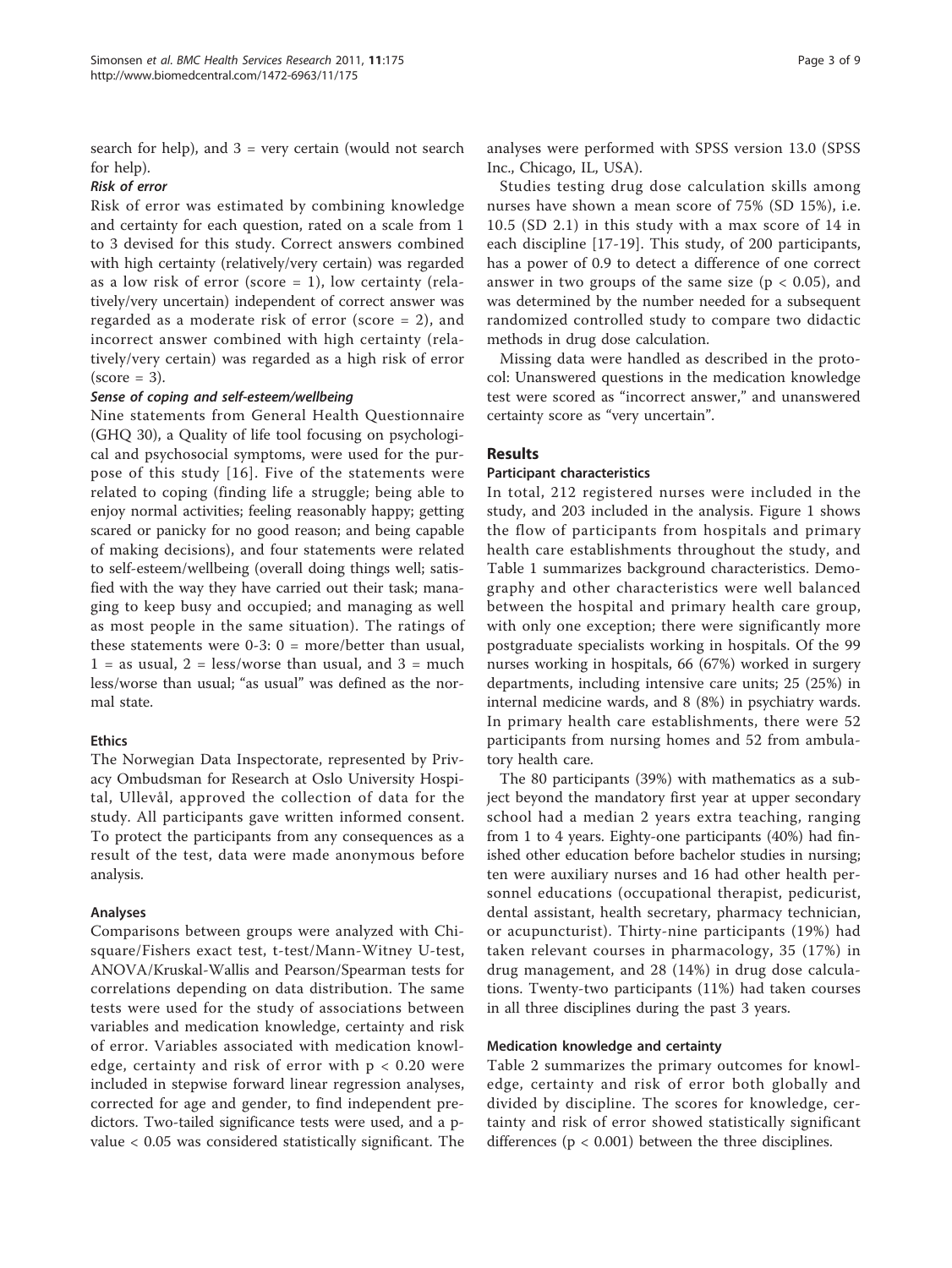<span id="page-3-0"></span>

Figure [2](#page-5-0) shows the results of the medication knowledge test and certainty evaluation in each discipline. One hundred and eighty-one (89%) scored 64% or more in pharmacology (Figure [2A](#page-5-0)) and 51 (25%) in drug management (Figure [2B](#page-5-0)). Twenty-five (12%) had a faultless test in drug dose calculations (Figure [2C\)](#page-5-0).

There was a positive correlation between knowledge and certainty for pharmacology and drug dose calculations, but not for drug management. Those who had a faultless drug dose calculation test had significantly higher certainty scores (2.3) than those who failed (1.9),  $(p = 0.004)$ . This was not the case for the other two disciplines ( $p = 0.53$  and 0.42).

### Risk of error

The test results and risk of error for each discipline and topic are given in Table [3.](#page-6-0) The median number of answers with high risk of error out of the 14 questions (range in brackets) in each of the three disciplines were: pharmacology 1(0-5), drug management 4(0-10), and drug dose calculation 1(0-6), and of the total 42 questions  $6(0-15)$ .

## Factors associated with high medication knowledge, certainty and risk of error

Factors associated with high medication knowledge, certainty and risk of error are given in Table [4.](#page-6-0) Working in hospitals resulted in being the most important factor for both high medication knowledge and certainty. Medication knowledge was not associated with certainty ( $p =$ 0.4), and mathematical background was not associated with high drug dose calculation scores ( $p = 0.8$ ), data not shown. No association was found between knowledge or certainty and wellbeing/self-esteem in the bivariable analysis.

## **Discussion**

The current study among nurses revealed that medication knowledge was insufficient, and it suggests risk for medication errors.

### Medication knowledge and certainty

The overall medication knowledge among registered nurses was lower than expected. The pharmacology test resulted as the discipline with the highest result. Although pharmacological considerations are made by physicians, some studies indicate that the importance of even this discipline may be underestimated in the education of nurses [[7,20,21](#page-8-0)].

The knowledge in drug management was considered low and therefore of concern, as only one out of four participants achieved the lowest acceptable score or more. The lack of basic knowledge may be explained by little emphasis on introduction to drug management in the theoretical curriculum. This is left to the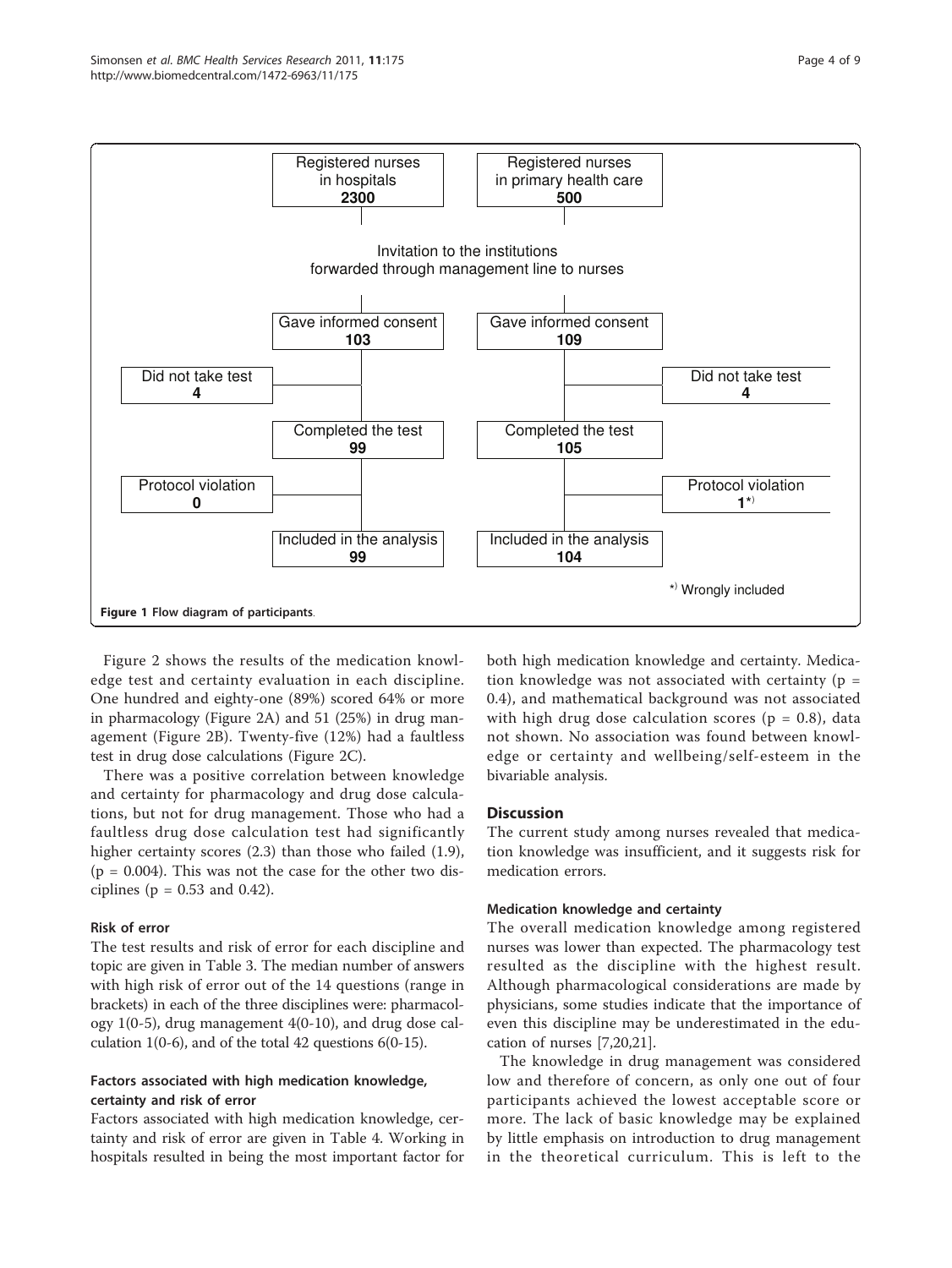| Page 5 of 9 |  |  |  |
|-------------|--|--|--|
|-------------|--|--|--|

<span id="page-4-0"></span>

|                                                           | <b>Hospitals</b> | Primary health care | P-value     |
|-----------------------------------------------------------|------------------|---------------------|-------------|
|                                                           | $(N = 99)$       | $(N = 104)$         |             |
| <b>Characteristics</b>                                    |                  |                     |             |
| Age in years                                              | 41.1(8.5)        | 42.8 (10.1)         | $0.20,$ ns  |
| Male gender                                               | $9(9.1\%)$       | 7(6.7%)             | $0.54$ , ns |
| Childhood outside Norway                                  | 10 (10.1%)       | $6(5.8\%)$          | $0.26$ , ns |
| Education outside Norway                                  | $8(8.1\%)$       | $3(2.9\%)$          | 0.10, ns    |
| Work experience as nurse in years                         | 12.6(8.8)        | 12.2(9.7)           | $0.77$ , ns |
| Job size latest 12 months                                 | 0.86(0.16)       | 0.86(0.16)          | $0.82$ , ns |
| Mathematics beyond 1 <sup>st</sup> year USS <sup>1)</sup> | 36 (36.4%)       | 44 (42.3%)          | 0.39, ns    |
| Other education before becoming nurse                     | 38 (38.4%)       | 43 (41.3%)          | $0.67$ , ns |
| Postgraduate specialization                               | 47 (47.5%)       | 21 (20.2%)          | < 0.001     |
| Relevant courses past 3 years                             | 24 (24.2%)       | 22 (21.2%)          | $0.60$ , ns |
| $GHQ$ - score coping <sup>2)</sup>                        | 0.76(0.28)       | 0.81(0.28)          | $0.07$ , ns |
| GHO - score self-esteem <sup>2)</sup>                     | 1,01(0.24)       | 1.02(0.22)          | $0.67$ , ns |

<sup>1)</sup> Upper secondary school

<sup>2)</sup> General Health Questionnaire (GHQ) score 0-3, 0 = better than usual, 1 = as usual, 2 = worse than usual, 3 = much worse than usual.

The results are given as mean (standard deviation in brackets), or number of participants (proportion in brackets).

practice field, where much of the tutoring is based on master and journeyman teaching: on-the job training, without sufficient awareness of the need to connect practical techniques to theory and critical thinking [[22](#page-8-0)]. The need to improve the competence in drug management was further underlined by the lack of correlation between knowledge and certainty in this discipline.

The results in drug dose calculation were also concerning, despite the fact that it was the best of the three disciplines. The positive correlation found between knowledge and certainty in this discipline indicated that the nurses were aware of their insufficient skills. The demand for faultless calculations reflects the importance of patients getting the right dose, and several studies of adverse drug events have shown that incorrect drug and doses are the most

#### Table 2 Primary outcomes for the MCQ test in medication knowledge, certainty evaluation and risk of error, totally and for each discipline

|                       | Knowledge                 | Certainty       | <b>Risk of error</b> |
|-----------------------|---------------------------|-----------------|----------------------|
|                       | (score 0-14)              | $(score 0-3)$   | $(score 1-3)$        |
| <b>Total test</b>     | $29.0*$ (3.4)             | 1.9(0.4)        | 1.6(0.1)             |
| Pharmacology          | 10.3(1.6)                 | 1.8(0.5)        | 1.6(0.3)             |
| Drug management       | 7.5(1.6)                  | 1.9(0.5)        | 1.9(0.2)             |
| Drug dose calculation | 11.2(2.0)                 | 2.0(0.6)        | 1.5(0.3)             |
| Statistics **         | $P < 0.001$ <sup>1)</sup> | $P < 0.001^{2}$ | $P < 0.001^{2}$      |

The results are given as mean score (±SD)

\*) score 0-42

\*\*) Statistics refers to comparisons between the disciplines pharmacology, drug management and drug dose calculation

<sup>1)</sup> ANOVA<sup>2</sup> Kruskal-Wallis

common errors [[23\]](#page-8-0). The insufficient knowledge in drug dose calculations is consistent with other findings [[17,18](#page-8-0)]. Nursing students face the challenges of having to complete a faultless test early on in the program, and many find mathematical problems complicated. It is likely that the difficulties of the calculations are exaggerated, and this attitude accompanies the nurses throughout their career. How to change this attitude is another discussion, not covered here.

The relatively high certainty scores supports an assumption that the most secure and self-conscious persons volunteer for such a test. The small, but statistically significant association found between certainty and sense of coping is in agreement with other studies that point out that sense of coping might be regarded as a general property, unrelated to knowledge [\[24](#page-8-0)].

#### Risk of error

The study's focus on certainty intended to elucidate the connection between knowledge and possible risk of errors in real life. This risk was regarded as too high, since the respondents were certain that an incorrect answer was correct in 15% of the questions. In a MCQ-test, a correct answer may be a result of guessing, but the participants could highlight any uncertainty in the answer using the certainty scale. The risk of error due to pharmacological issues was small, but drug formulations were the one topic with the highest risk of error. This is important to be aware of, since nurses are responsible for switching between different generic drugs, often with different brand names and formulations. The most critical discipline for risk of error was drug management, with insufficient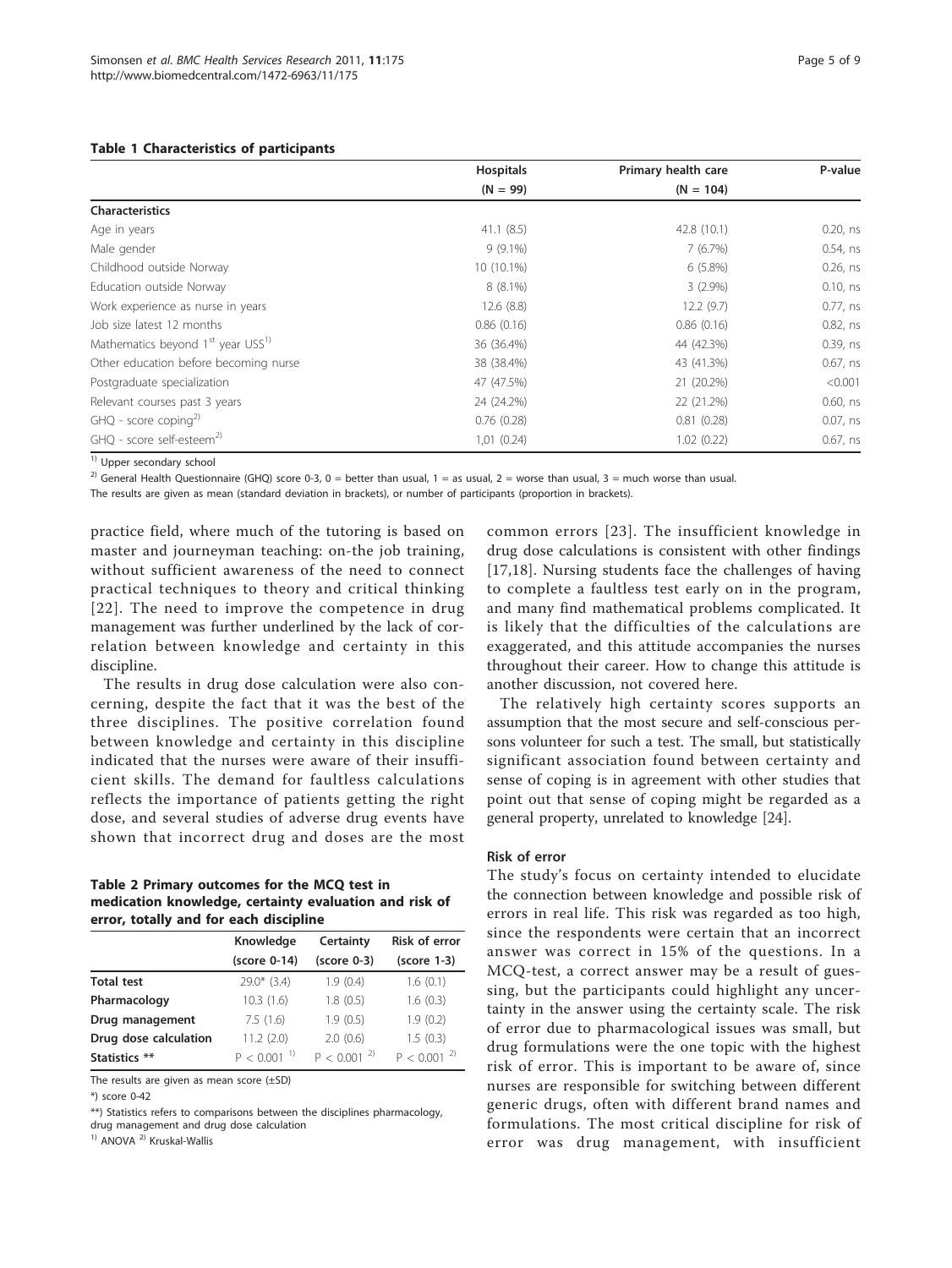<span id="page-5-0"></span>

knowledge and no significant correlation between knowledge and certainty. Drug management is a major task for nurses, and their low basic knowledge and high estimated risk of errors give cause for concern, even if the test situation was artificial compared to real working situations. Drug dose calculation was the weakest discipline compared to requirements, but the risk of error was low. This reflects the fact that nurses often are aware of their deficient numerical skills, and do consult others.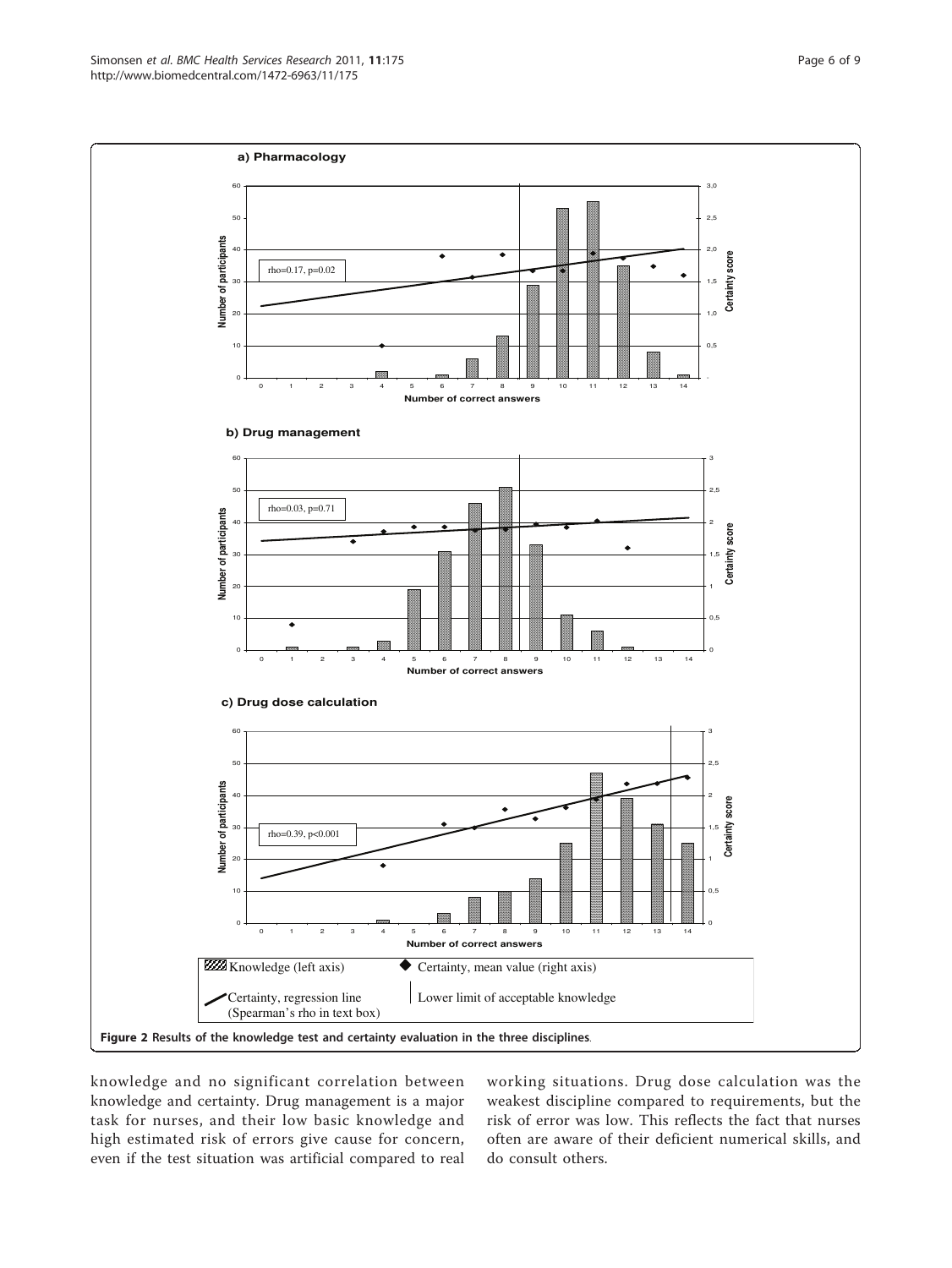| Content (no of questions)   | <b>Correct answers</b> | Low $risk1$ | Moderate risk <sup>2)</sup> | High risk <sup>3)</sup> |  |
|-----------------------------|------------------------|-------------|-----------------------------|-------------------------|--|
| Gen. Pharmacology (3)       | 82%                    | 56%         | 39%                         | 5%                      |  |
| Effect $(3)$                | 80%                    | 56%         | 41%                         | 3%                      |  |
| Side effects (3)            | 81%                    | 59%         | 34%                         | 7%                      |  |
| Formulations (2)            | 41%                    | 14%         | 45%                         | 42%                     |  |
| Interactions (1)            | 60%                    | 22%         | 68%                         | 10%                     |  |
| Generics (2)                | 81%                    | 68%<br>25%  |                             | 7%                      |  |
| Pharmacology (14)           | 74%                    | 50%         | 39%                         | 11%                     |  |
| Regulations (2)             | 59%                    | 46%         | 29%                         | 25%                     |  |
| Storage (4)                 | 33%                    | 21%         | 51%                         | 27%                     |  |
| Dispensation (4)            | 60%                    | 48%         | 28%                         | 24%                     |  |
| Administration (4)          | 63%                    | 49%         | 23%                         | 28%                     |  |
| Drug management (14)        | 53%                    | 40%         | 33%                         | 26%                     |  |
| Conversion of units (7)     | 76%                    | 61%         | 29%                         | 10%                     |  |
| Dose-quantity-strength (4)  | 92%                    | 73%         | 24%                         | 3%                      |  |
| Infusions (2)               | 84%                    | 57%         | 40%                         | 4%                      |  |
| Dilutions (1)               | 55%                    | 25%         | 68%                         | 8%                      |  |
| Drug dose calculations (14) | 80%                    | 61%         | 32%                         | 7%                      |  |
| Totalt (42)                 | 69%                    | 50%         | 35%                         | 15%                     |  |

<span id="page-6-0"></span>Table 3 Test results and distribution of risk of error for each discipline and topic

All percentages were calculated from the total number of answers from all 203 participants.

<sup>1)</sup> Low risk: When the participant expressed relatively or very high certainty in correct answer

<sup>2)</sup> Moderate risk: When the participant expressed relatively or very high uncertainty, independent of correct/incorrect answer.

<sup>3)</sup> High risk: When the participant expressed relatively or very high certainty in incorrect answer.

#### Factors associated with knowledge, certainty, and risk of errors

Although the factors associated with high medication knowledge, certainty and risk of error were all highly statistically significant, each of them explains just a small part of the variability of the results, and should not be over-emphasized.

The participants' working place was the most important factor associated with both high medication knowledge and certainty, and hence low risk of error. It was reassuring that working in hospitals and postgraduate specialization was associated with high knowledge, since the most advanced medical treatments take place in hospitals, and potentially harmful medication procedures are handled by specially trained nurses, both in hospitals and in primary health care establishments. Working place has also been indicated as a factor influencing doctors' ability in drug dose calculations [\[25\]](#page-8-0).

Previous courses in general showed low association with high knowledge. Less than one in four participants had taken courses in any of the disciplines in the past 3 years, and only courses in drug management were associated with high knowledge. The information about the duration and content of the earlier courses was too limited to be able to reach a conclusion about the effect of such courses.

In contrast to the above-mentioned variables, which all were associated with a small, but statistically significant reduction in risk of error, a high sense of coping was associated with an increased risk of error. Further

Table 4 Association between medication knowledge, certainty evaluation and risk of error and participants' background characteristics

| <b>Associating factors</b> |             | <b>Medication knowledge</b><br>$(score 0-42)$ |               |             | Certainty<br>$(score 0-3)$ |               | Risk of error<br>$(score 1-3)$ |         |               |
|----------------------------|-------------|-----------------------------------------------|---------------|-------------|----------------------------|---------------|--------------------------------|---------|---------------|
|                            | <b>Beta</b> | P-value                                       | $R^2$ -change | <b>Beta</b> | P-value                    | $R^2$ -Chanae | <b>Beta</b>                    | P-value | $R^2$ -Change |
| Working in hospitals       | .80         | < 0.001                                       | 0.10          | 0.22        | < 0.001                    | 0.08          | $-0.20$                        | 0.001   | 0.10          |
| Postgraduate specialist    | .23         | 0.01                                          | 0.03          |             | ns                         |               | $-0.22$                        | 0.001   | 0.05          |
| Course in drug management  | .60         | 0.006                                         | 0.03          |             | ns                         |               | $-0.21$                        | 0.004   | 0.03          |
| GHQ score coping           |             | <b>Ns</b>                                     |               | 0.06        | 0.005                      | 0.04          | 0.05                           | 0.005   | 0.03          |
| Total adjusted $R^2$       |             |                                               | 0,16          |             |                            | 0.11          |                                |         | 0.20          |

Multivariable linear regression with forward stepwise selection of variables.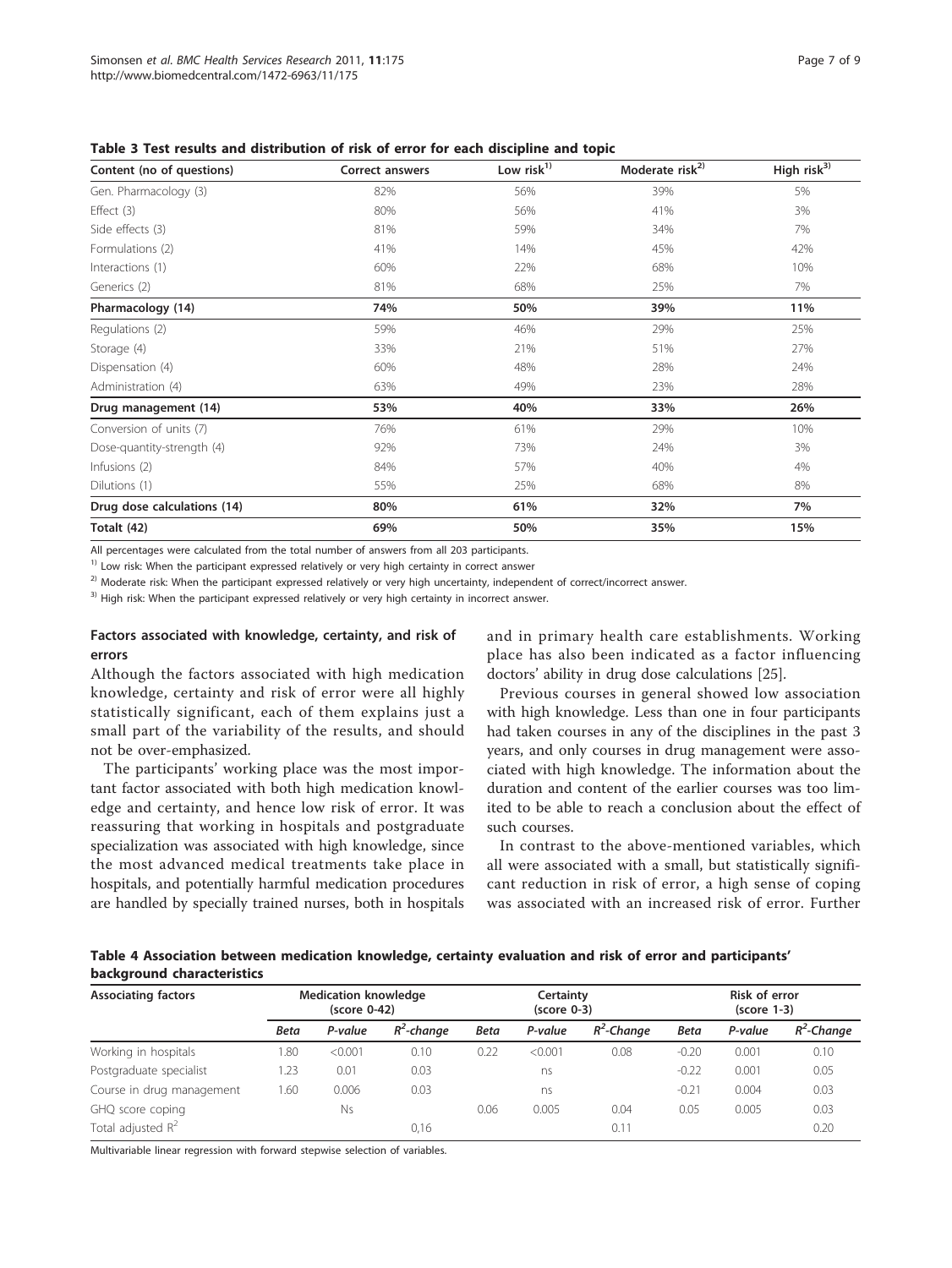studies should also explore other qualities in nurses to explain a greater proportion of the variation in the test results, such as marks in maths and overall marks from upper secondary school, and educational institutions, along with other contributing factors to medication errors.

#### Method strengths and limitations

MCQ-tests are increasingly used to examine knowledge and understanding in university exams. Others who have evaluated the validity of choosing three or four alternative answers have concluded that there is no difference between the two [[26](#page-8-0)].

We have not found university college tests that include all disciplines. However, the questions in the present MCQ-test were adapted to the knowledge expected from the nurses, as they were composed from university colleges exams; running tests used in hospitals; and questions raised from audits. Some of the questions may seem to be of limited relevance for health personnel in primary health care, but there is an increasing demand to master administration of advanced medications outside of hospitals as well. A possible influence of different cultural backgrounds or understanding of the Norwegian language was not evaluable due to few participants with backgrounds from outside Norway. Extra years of maths was probably not a suitable indicator for high drug dose calculation knowledge; exam grades in maths would probably have been a better variable.

Self-estimated certainty compared to sense of coping and self-esteem when carrying out medication tasks was evaluated with parts of the General Health Questionnaire (GHQ 30), using 9 of the 30 statements. GHQ30 is a widely used instrument for screening mental health, developed for use in primary health care. It is a methodological weakness to use only a part of the standardized tool.

The risk estimations in the study could have benefited from a better definition of the impact of each incorrect answer. A recent review pointed out that there is no established link from miscalculations by nurses with medication errors [[12\]](#page-8-0). Although the estimated risk of error in the study is not automatically transferable to medication errors in real life, it is regarded as suitable to point out risk areas that reflect reality. Risk of error was interpreted conservatively, e. g. when respondents were confident that a wrong answer was correct.

Participant selection could be a limitation of the study, and affect the external validity of the findings. Information is not available for how many of the 2800 registered nurses actually received the invitation to participate, and thus had the opportunity to volunteer for the study. But if we assume that only the most confident persons volunteered for such an examination, it is rather discouraging that, in reality, the level of knowledge is probably even lower than this study shows. However, the study population matched well with the total nurse population in one of the participating hospitals in terms of gender distribution, mean age, and postgraduate specialization: 8.4% men, age 42.7, and 41.3% postgraduate specialists. The gender distribution among bachelor students in nursing at the university colleges is about 10% men. Less than 5% of the potential number of hospital nurses (104 of 2300) participated, while the proportion from primary health care was 20% (99 of 500). If only the best nurses participated, this may partly explain the better results for hospital nurses.

Finally, multiple analyses increased the risk of type 1 errors, but since most of the statistically significant pvalues were <0.001, the risk is rather small.

#### Implications for practice

The recognition of the nurses' lack of knowledge, particularly in drug management, should be taken into consideration when revising the curriculum in nursing education, and training at work. The quality of existing courses may also be questioned, since courses are demonstrated to be of very small relevance to the knowledge. The institutions, who have legal responsibility for their employers' competence, should emphasize validation of both running and planned courses in medication topics. It is necessary to focus on both the content and regularity of medication courses, and consider some kind of certification for critical areas.

It is of interest to investigate further what happens with certainty and risk of error after continuous courses; whether the risk actually increases in individuals with a high sense of coping. Other possible predictors for high knowledge and certainty will also be of interest to explore, since the background characteristics recorded explain a limited part of the variation in the results. Another aspect that has not been evaluated in this study, is how interruptions influence the risk of errors. Studies have identified distractions and interruptions as the most common contributing factors to medication errors [\[27,28\]](#page-8-0).

### **Conclusions**

This study shows that medication knowledge is unsatisfactory among practising nurses, with a significant risk for medication errors. To improve patient safety it is important to take into account several complex mechanisms, and the results have highlighted the need for strengthening nurses' basic knowledge particularly in drug management.